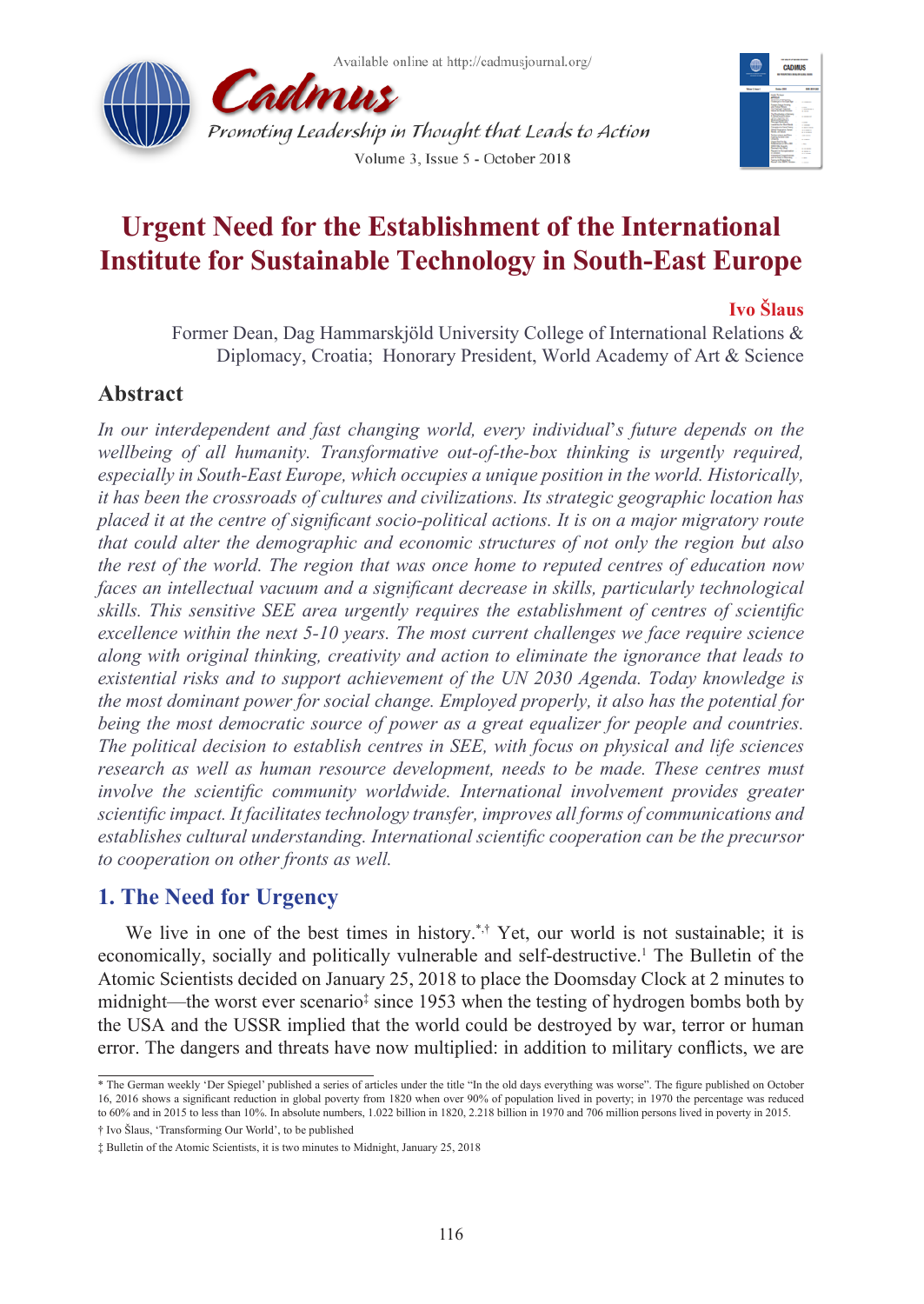threatening our only home—Earth: not only with climate change but also through the sixth biological extinction and pollution; we use the equivalent of the capacities of two earths. The wealthiest countries' ecological footprint is 200 times more than the poorest ones'.

Humankind is aware of the dangers, threats and the need to act. On September 25, 2015, the UN General Assembly unanimously approved the UN Agenda 2030—the Sustainable Development Goals, appropriately called 'Transform Our World!' Nobel laureates meeting in 2000 stated: "It is time to turn our backs on the unilateral search for security, in which we seek to shelter behind walls. Instead, we must persist in the quest for united action to counter both global warming and a weaponized world. …**To survive in the world we have transformed** *(and are transforming)***, we must learn to think in a new way** *(out-of-the-box thinking and acting)***. As never before, the future of each depends on the good of all.**"

Various activities evolve at different time scales. For instance, synthetic biology and Information and Communications Technology (ICT) have been evolving much faster than shipbuilding did. In addition, different countries evolve at different speeds. These time scales—the speed of change—constantly change. In a global, interdependent and fast changing world, the shortest time scale is the most critical and it is about 10 years. **Therefore, our actions have to be urgent!** 

### **2. Why South-East Europe?**

Politics is very difficult and naturally one pays attention to problems that seem to be imminent. North Korea and the Middle East appear now to be the most demanding problems. We tend to associate terrorism just with the Middle East, ignoring extremism in our midst.

South-East Europe (SEE) has been at the center (ancient Greece is the source of our science, democracy, logic and philosophy), the crossroads of cultures and civilizations (Franks and Byzantine Empire, Ottoman Empire and Europe, crusades, Habsburgs and Romanovs) and at the periphery. Throughout its history it has produced remarkable cultures, e.g. Vučedol and Vinča, geniuses and emperors, and it initiated major socio-political actions, sometimes just because it was at the periphery.

Though a major conflict occurred within SEE 20 to 30 years ago, SEE is still a major vulnerable area that can erupt and dangerously reverberate globally. It is the most important unfinished job of the European unification process. Seven countries in SEE are still not members of the EU, and each enlargement creates at least mild frictions. SEE has among the lowest employment rates in the world. All socio-economic and political indicators place the SEE countries at the bottom of Europe.

Europe is characterized by a low fertility rate. Within a few decades the indigenous population of SEE countries will decrease by about 10-20%. In addition to low fertility rate, the SEE has appreciable difference in fertility rates among different ethnic groups, thereby changing ethnic compositions. SEE is a major migratory route and within the next few decades, about a hundred million people will cross this area. The demographic and economic structures of the SEE have been aggravating the already vulnerable socio-political conditions.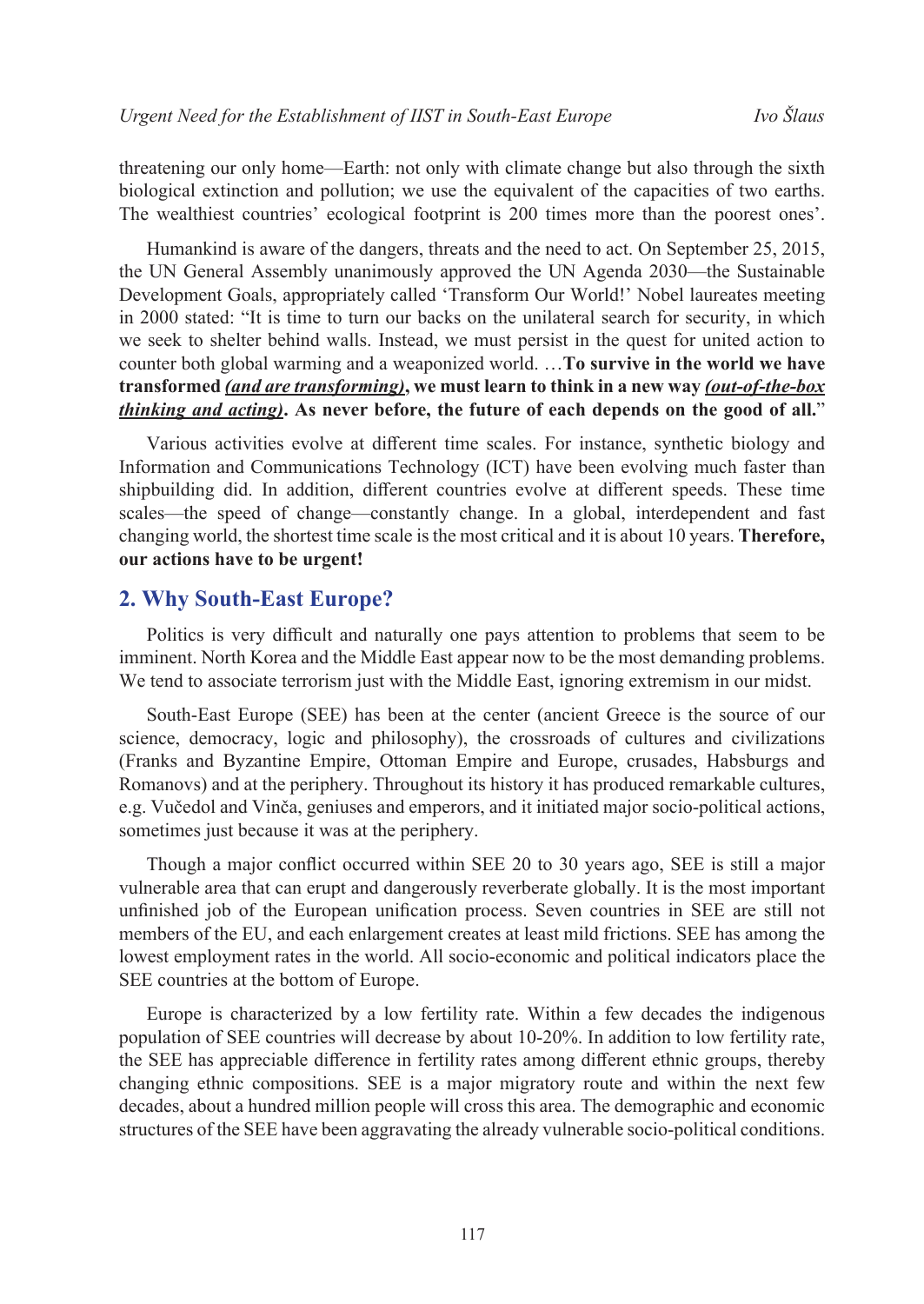*Sustaining Growth*, a report of The European Bank for Reconstruction and Development (EBRD), lists various socio-economic indicators (Table 1).

| Country    | <b>Competitiveness</b> | Good<br>Governance | <b>Ecological</b><br>Approach | <b>Resilience</b> | <b>Total</b> |
|------------|------------------------|--------------------|-------------------------------|-------------------|--------------|
| Germany    | 8.43                   | 8.66               | 7.39                          | 8.41              | 8.06         |
| Slovenia   | 6.93                   | 5.74               | 6.67                          | 7.44              | 6.90         |
| Poland     | 6.38                   | 6.15               | 6.27                          | 6.65              | 6.64         |
| Hungary    | 6.42                   | 5.31               | 6.37                          | 6.65              | 6.49         |
| Croatia    | 5.75                   | 5.14               | 6.03                          | 6.61              | 6.07         |
| Bulgaria   | 5.96                   | 4.69               | 5.82                          | 6.54              | 5.87         |
| Montenegro | 4.89                   | 5.12               | 5.15                          | 5.93              | 5.38         |
| Serbia     | 4.94                   | 4.39               | 5.77                          | 5.55              | 5.37         |

*Table 1: Indicators Assessing Socio-economic Progress*  (Source: EBRD Report 'Sustaining Growth' 2017)

A serious threat stems from inequality. The ratio of the wealthiest 20% of the population to the poorest 20% is 3.6 in Slovenia, 5.0 in Croatia, 8.0 in Bulgaria and 10.0 in Serbia.

Indicators assessing political (DEM), structural (RoL—Rule of Law) and economic progress (ECON) for the 27 countries in transition in Central and South-East Europe and in the Commonwealth of Independent States in 2001 are summarized in Table 2 (smaller value signifies better result).

| Country   | <b>DEM</b> | RoL  | <b>ECON</b> |
|-----------|------------|------|-------------|
| Poland    | 1.44       | 1.88 | 1.67        |
| Hungary   | 1.94       | 2.5  | 1.92        |
| Slovenia  | 1.94       | 1.75 | 2.08        |
| Croatia   | 3.25       | 4.13 | 3.58        |
| Serbia+MN | 4.63       | 5.88 | 5.33        |
| Macedonia | 3.75       | 4.63 | 4.58        |

*Table 2: Indicators Assessing Political (DEM), Structural (RoL—Rule of Law) and Economic Progress (ECON)*

The area that is home to academies, schools and universities does not have a single high-ranking university within Emerging Europe and Central Asia's top 30 universities. During the last 50 years the scientific activities in SEE countries have relatively decreased, thereby creating an intellectual vacuum in the most sensitive area—in the Mediterranean encounter of Africa, Asia and Europe. The beauty of SEE has encouraged tourism but there is a significant decrease in skills, notably in technological skills. **Therefore, it is necessary to establish a center of scientific excellence in SEE.**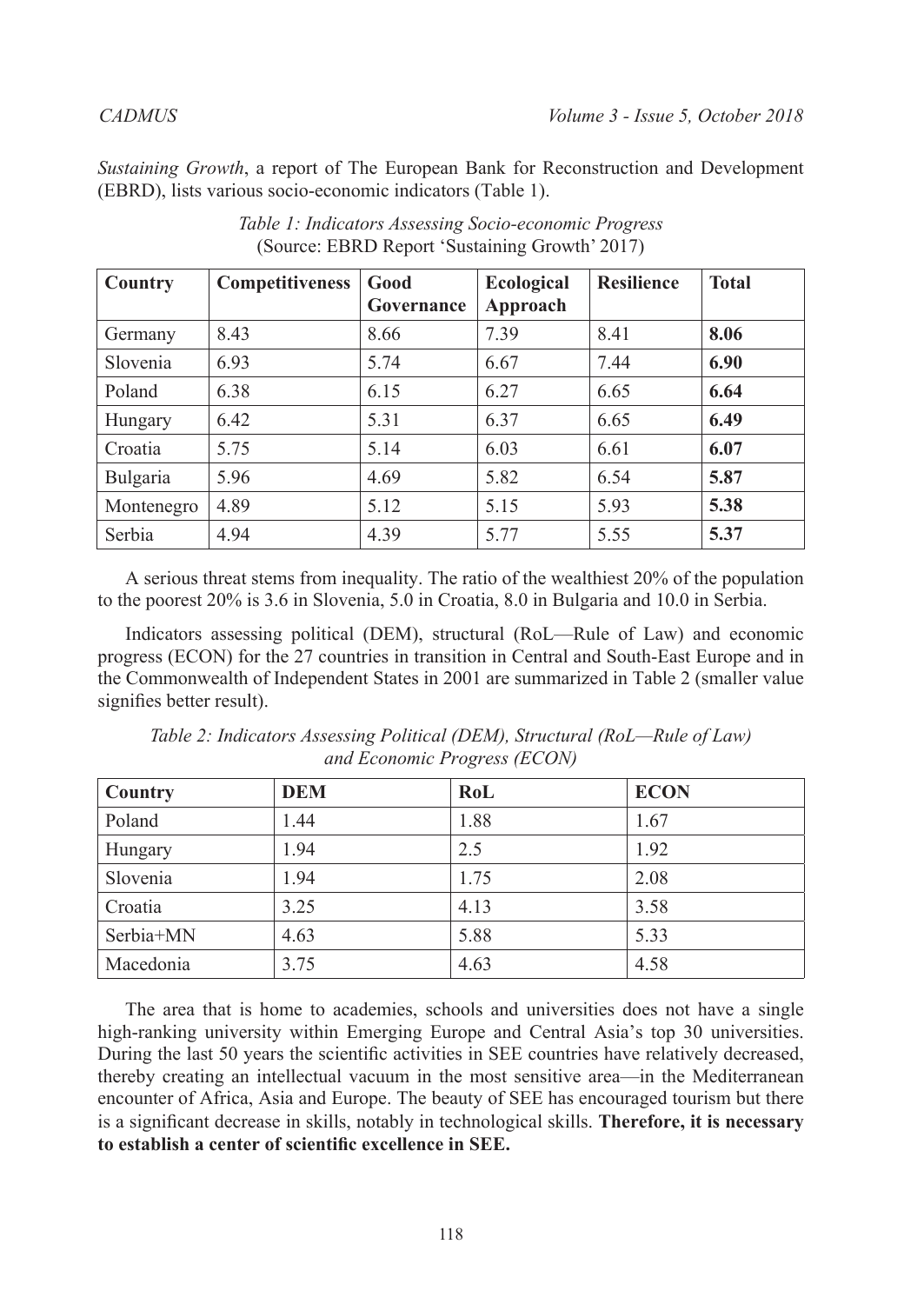Our contemporary world is interdependent and any adverse fluctuation within SEE will influence the entire global world. Similarly, lack of action has grave consequences. The unsuccessful proposal to locate International Thermo-nuclear Experimental Reactor (ITER) in former Yugoslavia is an example. Yugoslavia was an excellent country—neutral, non-aligned and positioned close to the heart of Europe and close to Asia and Africa—to host a major international endeavor crucial for developing fusion energy. Though the proposal went to the level of the Prime Minister and

*"The existential risks facing humankind are mainly caused by our ignorance."*

Presidency of Yugoslavia, and most of them supported it, it was drowned by meaningless political activities. More than 20 years were lost in fusion research and the country suffered war and aggression. This was the failure of domestic and also international politics, giving reality to the warning by Axel Oxenstierna: "Behold, my son, with how much stupidity is world politics done."

*"A necessary condition of all life is interdependence: everything relates to everything else; nothing exists in isolation."*

Socio-economic and political indicators of most of the countries in transition change appreciably and erratically (Table 1 and 2). **It follows that any meaningful action to influence SEE countries has to be accomplished within the next 5-10 years.**

### **3. Why Science?**

The salient features of our contemporary world—fast changing, interdependent and global—are all generated by science. Succesfully facing most current challenges requires science, creativity and out-of-the-box thinking and action. The existential risks facing humankind are mainly caused by our ignorance. The realization of the UN Agenda 2030 demands research across all scientific disciplines: multi-, inter- and trans-disciplinary.

All major cultures developed science and scientific research is deeply rooted in each culture. Scientific research enriches each culture. Science is the best way to develop culture and in addition—since science is universal, international, cumulative and objective—it links itself with all other cultures and nations.

Furthermore, science is a self-correcting system. It is cooperative and at the same time encourages originality, independence and dissent. It stresses the need for an open mind; time and again the scientists must reverse direction, and they normally do. Proven scientific positions have often been proved wrong no matter how original. Interpretations of experimental data and observations, explanations of events and paradigms have had alternative rationalizations and have always been limited, never complete. This helps scientists tolerate ambiguity, strive for improvement and allow for self-correction. Science teaches us the value of relatedness. A necessary condition of all life is interdependence: everything relates to everything else; nothing exists in isolation. Hence everything gets its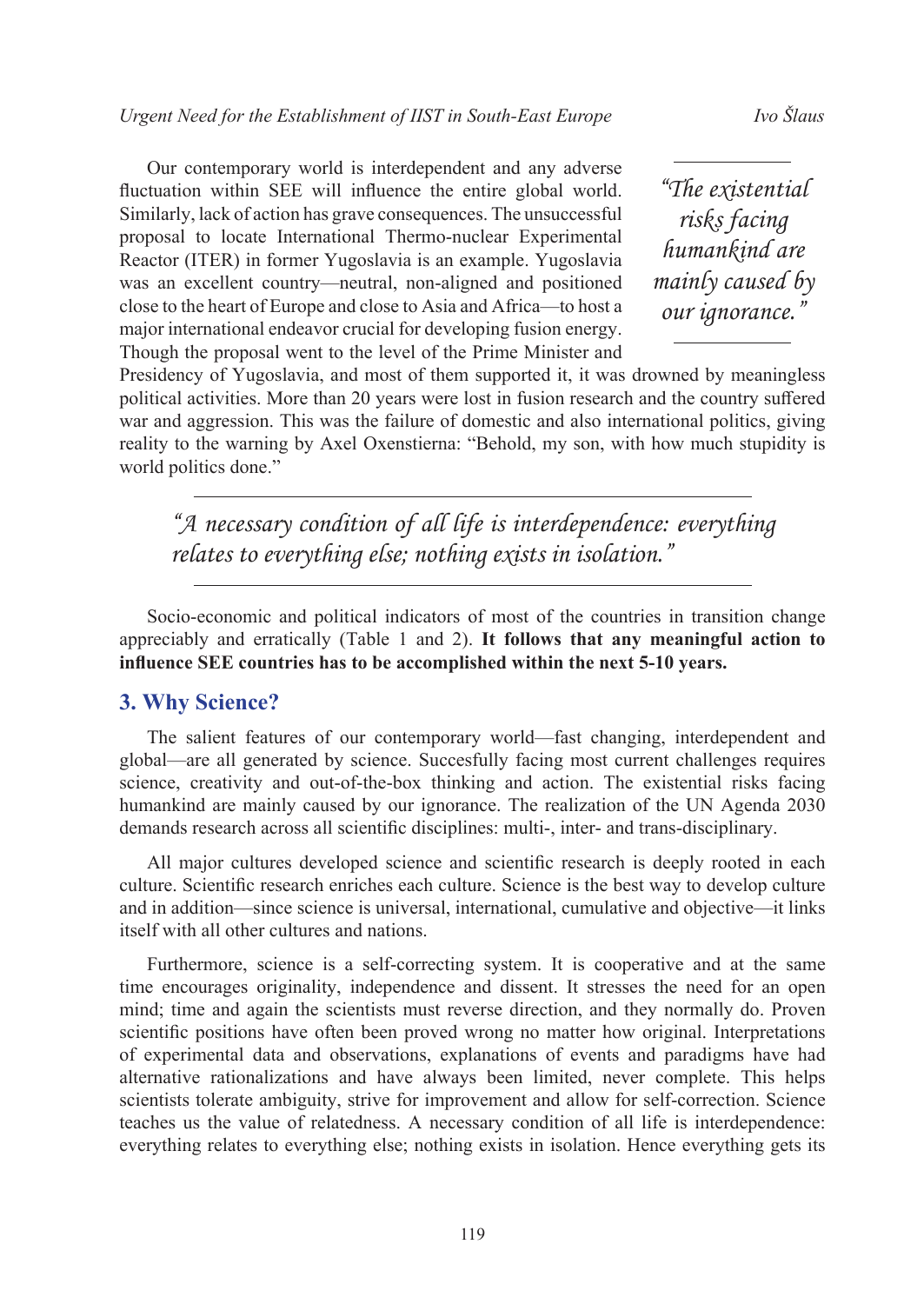essence via its interactions with something else. Science, therefore, seeks not only truth, but also relatedness which is embedded within various domains. One branch of science relates to and in various degrees is embedded into another. Out of this implicit coupling of the parts of science emerges the underlined unity among its seemingly chaotic functions. The mutual embeddedness of the parts of science allows for their integration, feedback and accommodation. Science is changing, it is becoming more complex. Large international projects like the Intergovernmental Panel on Climate Change, the human genome, the International Thermonuclear Experimental Reactor, the European Organization for Nuclear Research, the large "user" facilities (e.g., particle accelerators), the big data facilities for medicine and knowledge being generated in cyber space, are examples of this trend. Even the character and culture of today's large-scale research at major research facilities have been changing.

 Presently knowledge is the most dominant political power. It is inexhaustible. It is the most democratic source of power. Science and Technology breakthroughs act as equalizers creating a chance for resetting to zero economic and political advantages accumulated in some centers. *However significant science and technology are, they are of little use without concomitant socio-economic inputs and appropriate political drive*.

### **4. Development and Research Excellence**

Global competitiveness and Summary Innovation Indicators are strongly correlated with Research Excellence Score (RES), as defined by the OECD Oslo Manual. This suggests that RES, which measures the quality of the R&D potential, could be a reliable indicator for assessing the effectiveness of the R&D potential in achieving social and economic goals.

Research Excellence Score (RES) is defined by four indicators: HICIT—top 10% of the most highly cited publications/total number of publications, PACPAT—high quality patent/ million inhabitants, TOPINST—number of world class universities and institutes/GNERD, and ERC—number of high prestige grants/public GNERD. Table 3 summarizes Research Excellence Score for several countries.

| Country  | <b>Overall Score</b> | <b>HICIT</b> | <b>TOPIN</b> | <b>PCTPAT</b> | <b>ERC</b> |
|----------|----------------------|--------------|--------------|---------------|------------|
| Germany  | 62.8                 | 69           | 44           | 69            | 73         |
| Hungary  | 31.9                 | 39           | 20           | 17            | 82         |
| Slovenia | 27.5                 | 48           | 10           | 25            | 48         |
| Croatia  | 12.2                 | 17           | 10           | 13            | 10         |
| Latvia   | 11.5                 | 14           | 10           | 12            | 10         |
| Turkey   | 13.8                 | 32           | 10           | 11            | 10         |
| Greece   | 35.3                 | 57           | 27           | 13            | 79         |

*Table 3: Composite Score of Research Excellence*

 SEE countries were at the very bottom on the Composite Research Excellence Score for 2005 and 2010. In addition, they almost did not progress in those five years, as opposed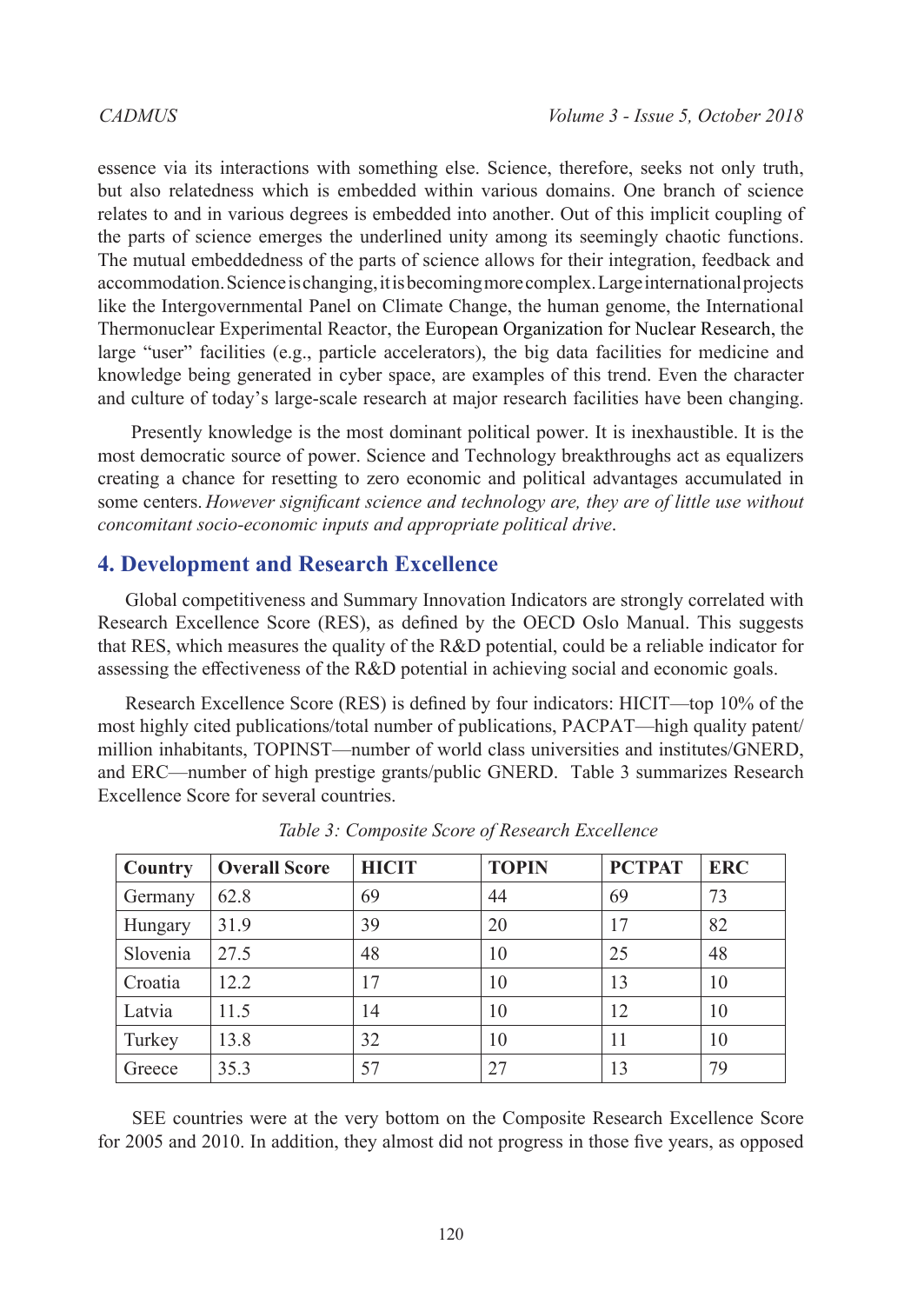to the Netherlands, Denmark, Sweden, Germany and Norway which have demonstrated significant progress. Countries with the highest Research Excellence Score are Switzerland, the Netherlands, Denmark, Sweden and Israel, while Latvia, Croatia, Turkey, Lithuania, Slovakia, Romania and Malta have the lowest.

Publications that by citations ranked in the top 1% of 'Highly Cited Papers' for the period from 2014 to 2017 for several countries are listed below.

| USA <sup>-</sup> | 2644    | Slovenia | Hungary | Germany  | 297 |
|------------------|---------|----------|---------|----------|-----|
|                  | 542     | Serbia   | Croatia | Greece   |     |
| China            | 249(17) | Slovakia | Romania | Bulgaria |     |

*Table 4: Publications that by citations ranked in the top 1% of 'Highly Cited Papers'*

Even EU27 is just at the 2% level, and all SEE countries rank quite low in the RES compared to the ratio of the public and business  $R&D$  Expenditure to GDP. The scatter among RES and public and business R&D expenditure indicates that Gross National Expenditure for R&D (GNERD) is not necessarily a good indicator for the R&D activity.

The R&D potential consists of human power, science-technology infrastructure, organization of R&D, creative capacity, efficiency (measuring R&D activity vs. Science and technology: number of publications, impact factors, highly cited papers, number of patents) and effectiveness (accomplishing pursued socio-economic objectives). One can distinguish among input (number of scientists, number of engineers, number of technicians, GNERD) and output indicators (number of authors publishing in the Web of Science journals  $\rho(W)$ ) and the four Research Excellence Scores: HICIT, TOPIN, PCTPAT and ERC. Any indicator is subject to uncertainties. The largest uncertainties are in the number of scientists and engineers (**±20%**) and in the GNERD/GDP (about 15% of governmental budget is 'lost' and so this indicator also carries a large uncertainty of  $\pm 20\%$ ). Output indicators are much more accurate: number of authors publishing in WoS journals has uncertainties of  $\pm 10\%$  and highly cited papers, top institutes/universities of  $\pm$ 5%. Different accuracies of indicators stem from the fact that input indicators are compiled from various nation-state sources plagued often by somewhat different definitions. On the contrary, output indicators are based on several international assessments, thereby considerably reducing uncertainties. A basic question that needs to be answered is: 'can the measurement of top performance give a meaningful assessment of the entire R&D system?' The answer is in the fact that the relationship between indicators is described by the Matthew's effect 'to those that have, will be given more', or equivalently by the cumulative advantage distribution characterized by Lotka's law: P(n)  $\sim 1/n^2$ , where P(n) is the number of authors that published 'n' publications. **Therefore, identifying research excellence provides a good assessment of the entire R&D system.**

The relationship between input and output R&D indicators measures the efficiency of the R&D potential. There has been an impressive increase in the Gross National Expenditure on R&D (GNERD) in China from 4.6% to 20% and it is significant that it has been followed by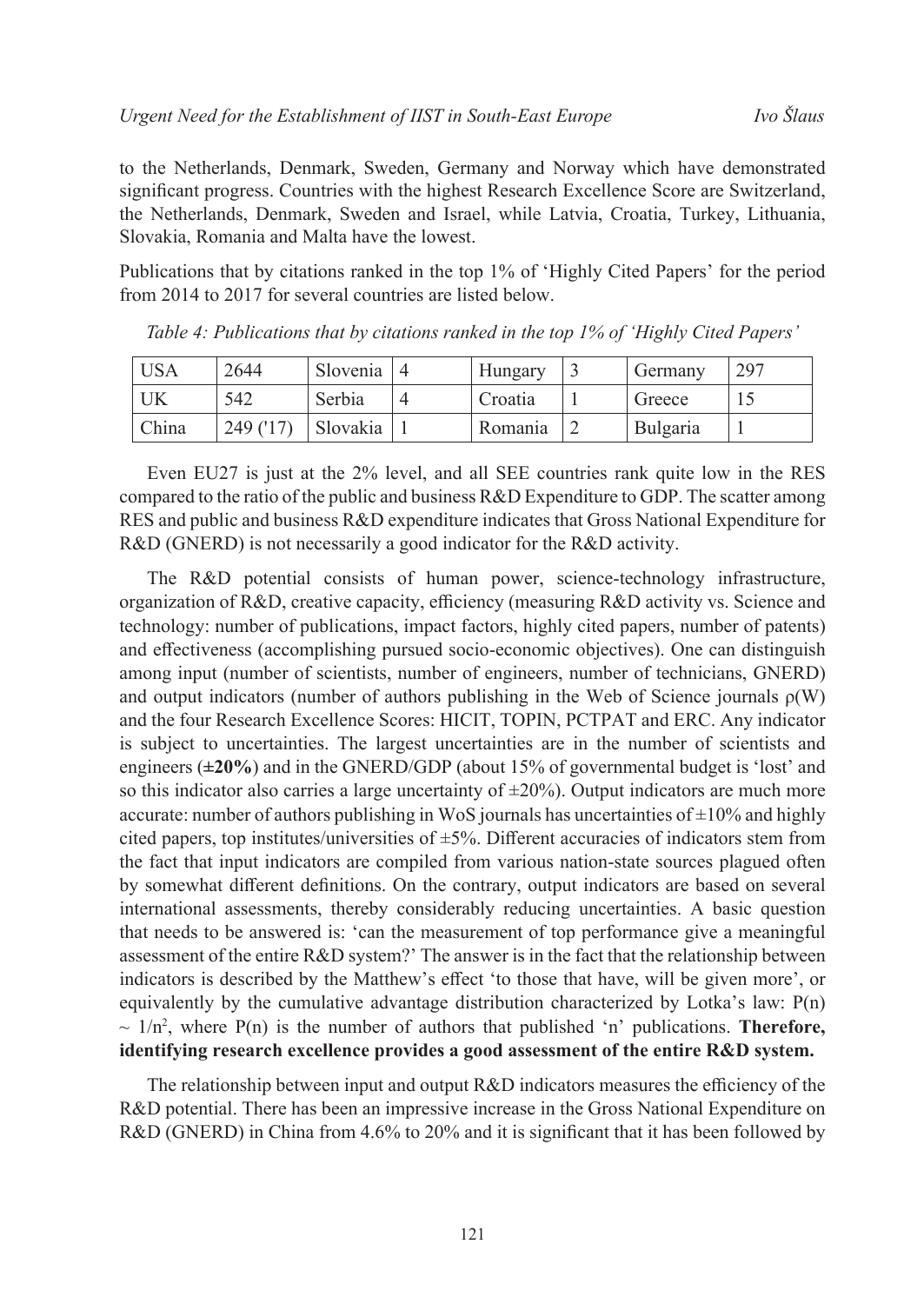a similar increase in highly cited papers: from 2.6% to 1.9%. The importance of these R&D indicators is best summarized by Maria Zuber, NSB Chair and Vice President for Research, of the Massachusetts Institute of Technology. "*This year's report shows a trend that the U.S. still leads by many S&T measures, but that our lead is decreasing in certain areas that are important to our country....That trend raises concerns about impacts on our economy and workforce, and has implications for our national security. From gene editing to artificial intelligence, scientific advancements come with inherent risks. And it is critical that we stay at the forefront of science to mitigate those risks*."

The US is still the undisputed leader in GNERD, but will not remain in that position for long. Last year, the US spent \$496 billion on research and development, while also attracting \$70 billion in private investment. China spent \$408 billion and attracted \$34 billion worth of venture capital in 2016. However, since the year 2000, China has been increasing its R&D expenditure by a staggering 18% a year while the US witnessed just a 4% annual increase. At this rate, it will not take long for China to invest more than any other country in R&D. In addition, between 2000 and 2014, the number of people graduating with a bachelor's degree in science in China had risen from 359,000 to 1.65 million, compared to 483,000 to 742,000 in the US. In other words, China is on the cusp of becoming the undisputed king of science and technology. China is becoming a role model of R&D activity and productivity!

Measuring effectiveness is much more complex. The general relationship between R&D input indicators and specific socio-economic results is described by an S-type curve. The features of this relationship are: a) There is a threshold. The R&D potential below the threshold cannot accomplish socio-economic tasks. M.M. Qureshi formulated the Development Capability Index (DCI) as

 $DCI = (GDP/c)^{0.45}$  x  $(GDP)^{0.55} = (R&D$  potential)<sup>0.45</sup> x  $(GDP)^{0.55} = (\rho(W))^{0.45}$  x  $(GDP)^{0.55}$ 

The essential step is linking GDP/c with the R&D potential and consequently with the number of authors publishing in WoS journals. b) The threshold is given by the following: **ρ(W) = 100 - 200/million inhabitants, GNERD/GDP = 0.8 -1.0% and number of scientists and engineers, technicians = 300-500/million inhabitants.**

**The R&D potential of the SEE countries is around the threshold and therefore, the essential political goal of these countries and also of the EU is to strengthen the R&D potential of each SEE country so that specific socio-economic objectives can be achieved.** We need to clarify three issues at this outset.

First, is the above expression which links DCI and the number of authors publishing in WoS journals reliable? An analysis of Lamy's High Level Group comparing the EU and the USA shows that growth in the EU is larger in all scientific activities, but the EU lags behind the USA in the number of patents and in the value added growth of business economy in high-tech sectors. This seems to contradict the result that Research Excellence leads to prosperity. Interaction between science, technology, market and prosperity is complex. V. Bush in his famous report advocated the science-push model. A few decades later, partly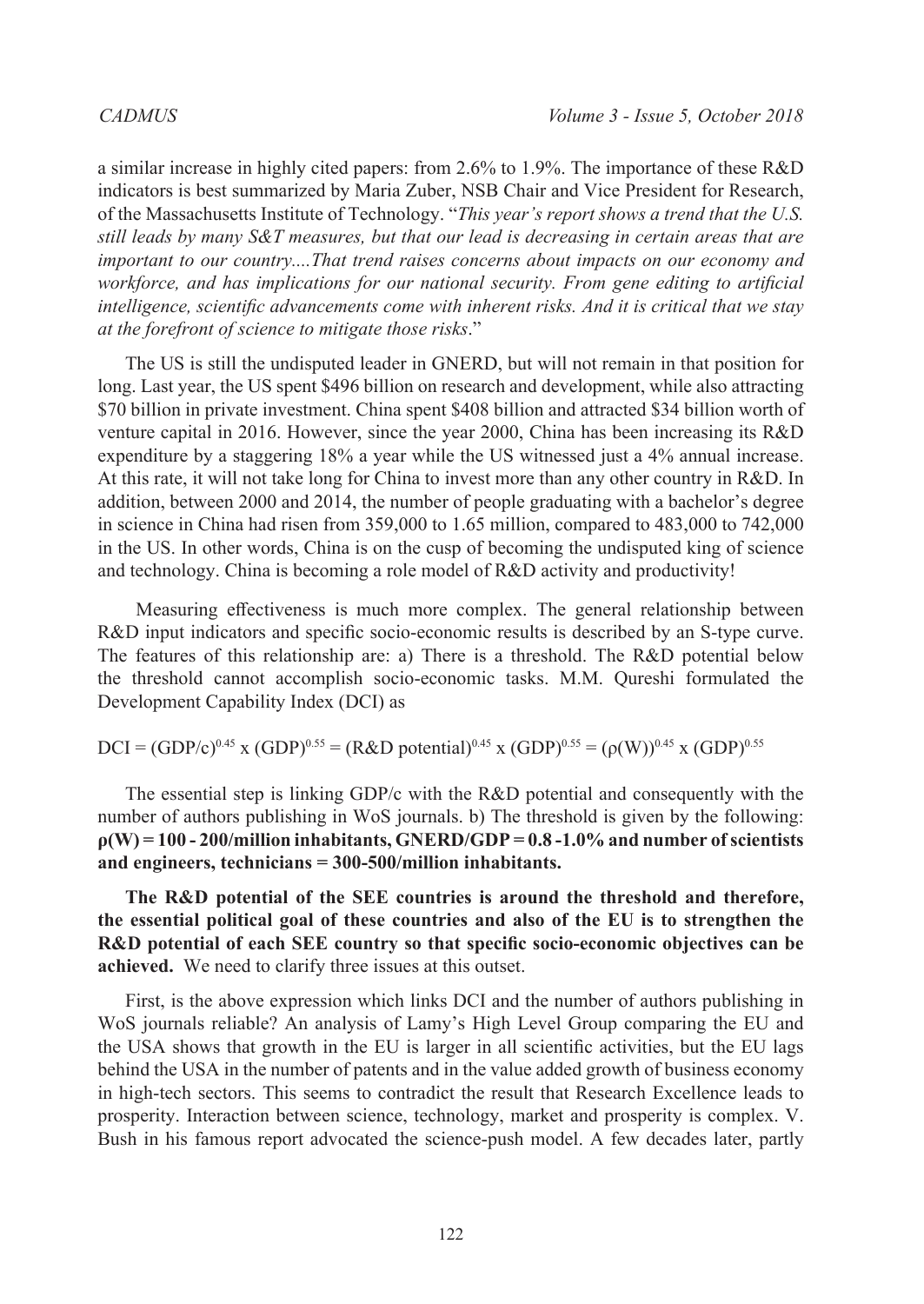stimulated by the phenomenon described above which is particularly notable in the UK, the market-pull model was proposed. Actually, interaction evolves in bundles of streams synergistically synthesizing basic research and innovation.

Second, the increasing cost of more and more basic research leads decision makers to suggest setting priorities in a nation's research. While certainly one has to judiciously select among various major experimental facilities, it is necessary to appreciate that even the largest international facilities such as ITER cost less than 0.01% of the world GDP, and as rightly said by Erich Vogt, director of TRIUMF, "*Major experimental facilities today are an expression of our worldview and of our culture as pyramids and cathedrals were centuries ago, and how much of the GDP was devoted to them*." Though it is frequently said that the beginning of the  $20<sup>th</sup>$  century was determined by breakthroughs in physics and the mid-20<sup>th</sup> by breakthroughs in biology, we are most likely approaching a time when major breakthroughs will develop in economics and political sciences. This will be characterized by a unity of scientific endeavor—consilience. New technologies always end up becoming social activities. All scientific disciplines have to be developed and this underlines the essential role of universities and academies which need to be intertwined with research centers.

Third, the dilemma: the science-push vs. market-pull debate is sometimes erroneously translated as curiosity-driven vs. applied research. This dilemma is easily resolved by realizing the most curiosity-driven research: x-rays are now the most applied technology, and an attempt to improve the antenna and cleaning birds' excreta finally signalled the birth of our universe. Development of instruments has been a milestone in the history of science.

### **5. Why International, Why Global?**

Throughout our history centers of excellence have always been international attractors and consequently many, often most researchers, professors and students working at these centers have been foreigners. For example, this was so during the Tang dynasty in China, at the University of Paris during the Middle Ages and so it is today. A question we should ask is: is it beneficial and if so, in what way?

Clearly, international co-publications have a greater scientific impact. They have multiple other benefits: facilitating technology transfer, improving all forms of communications and establishing cultural understanding. There is no doubt that international scientific cooperation was at the core of second-track diplomacy as is the case of the Pugwash Movement, and it was the basis of very successful international endeavors such as the Intergovernmental Panel on Climate Change.

Therefore scientific centers of excellence have to be international centers.

### **6. Case Study: The Ruđer Bošković Institute**

To contemplate establishment of an international center of excellence in SEE, it is instructive to analyze the foundation and development of an institute that was established almost 70 years ago in Zagreb. Immediately after the end of World War II, Yugoslavia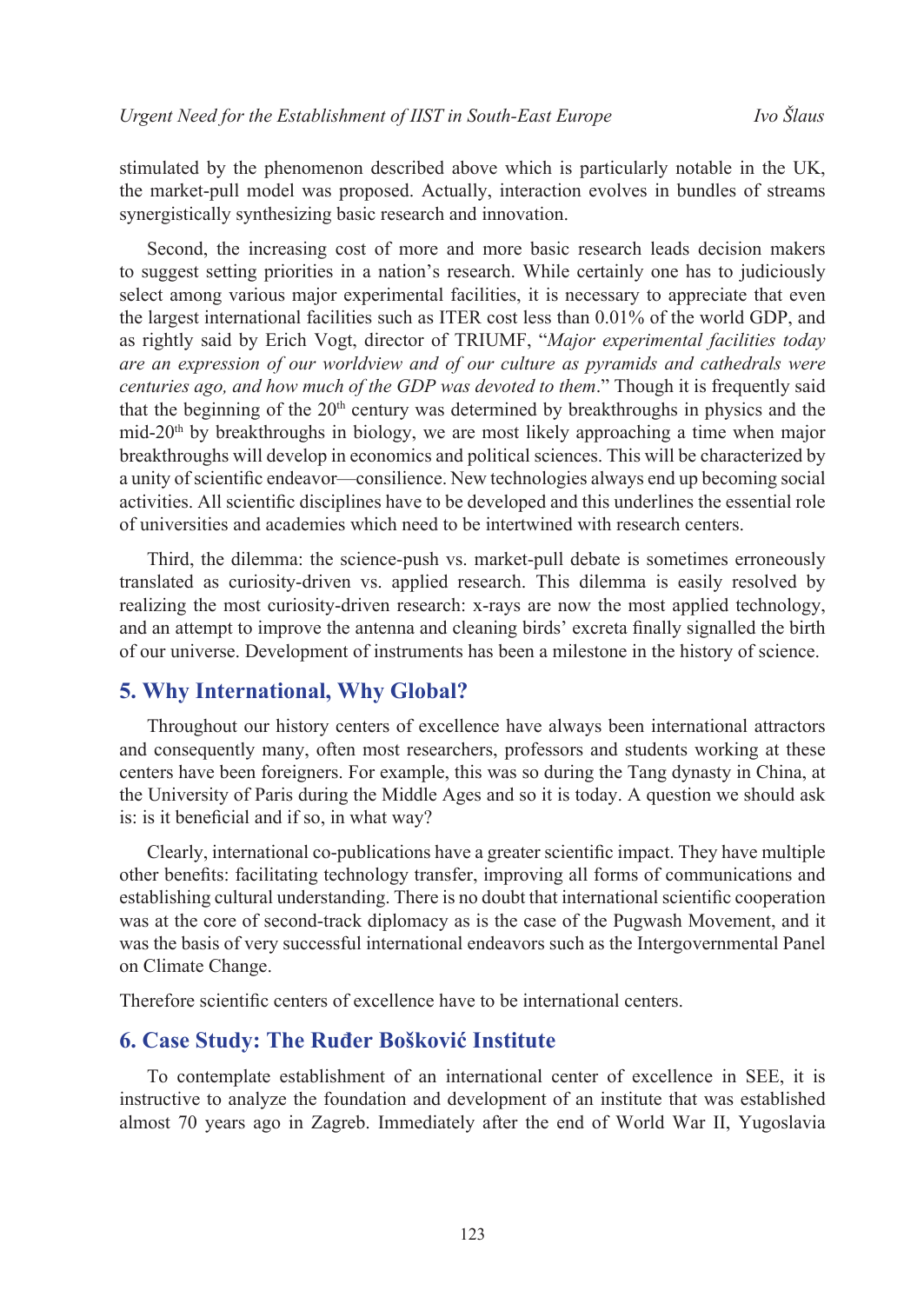established three nuclear institutes: Vinča near Belgrade in 1948, Jožef Stefan Institute in Ljubljana in 1949 and Rudjer Bošković Institute in Zagreb in 1950. Scientists leading these institutes were internationally well-known: Pavle Savić was the collaborator of Irène Joliot-Curie and Frédéric Joliot-Curie, Anton Peterlin later worked at TU München and at Research Triangle Park, N.C. and Ivan Supek collaborated with Heisenberg and later was the founder of the Yugoslav Pugwash Movement and the InterUniversity Center, Dubrovnik. Excellence and international dimension continued to be the essential feature of all three institutes and they are all internationally well-known and several of their professors taught and were researchers at some of the world's best universities. The Nuclear Energy Institute in Bulgaria was founded in Sofia in 1972. The Ruđer Bošković Institute (RBI) was conceived as a nuclear institute with emphasis on nuclear sciences, but it quickly included theoretical physics, solid state physics, physical chemistry, organic chemistry, biology and electronics. During the late 1960s, marine research developed and RBI included an old research institute founded by the Berlin Academy at the end of the 19<sup>th</sup> century in Rovinj.

Scientometric studies demonstrate that in the period 1960-1975, the scientific productivity of Tito-ruled Yugoslavian scientists was comparable to that of scientists from Austria, Finland, Czechoslovakia, Hungary and Poland. During 1975-1990 it was behind, comparable to Bulgaria, Greece, Ireland, Portugal and Romania. The founding of three nuclear institutes in Yugoslavia has to be certainly credited for this success. Table 5 compares numbers of WoS publications during three periods: 1976-1990, 1991-2004 and 2005-2016 published by scientists from the Ruđer Bošković Institute with the number of papers published by all scientists of Croatia and the number of papers published by scientists working in natural and life sciences and in engineering.

| <b>Period</b>            | <b>IRB</b> | Croatia (nat+engi) |     | Croatia (all) |     |
|--------------------------|------------|--------------------|-----|---------------|-----|
| 1976-1990                | 2.671      | 6.214              | 43% | 7.487         | 28% |
| 1991-2004                | 3.947      | 11.822             | 33% | 16.309        | 24% |
| $\frac{12005 - 2016}{ }$ | 5.845      | 20.210             | 29% | 40.749        | 14% |

*Table 5: Number of WoS Publications*

It is clear that the establishment of the Ruđer Bošković Institute (RBI) gave an impulse to scientific activity and scientific productivity of Croatia. Later, many scientists from the Institute went to universities in Croatia and some continued their career abroad. (Percentages of papers by scientists from RBI with respect to the corresponding total number are in bold.)

Basic features of the three nuclear institutes in Yugoslavia were international cooperation, inter-, multi- and trans-disciplinarity and a large degree of flexibility. Naturally, these features varied among the three institutes. We will now focus on the RBI and mainly on physics since the discussion concerning establishing the SEE International Institute for Sustainable Development is now concentrated on two proposals dealing with synchrotron and hadron radiotherapy. Two features characterize the development of the RBI. One, from the very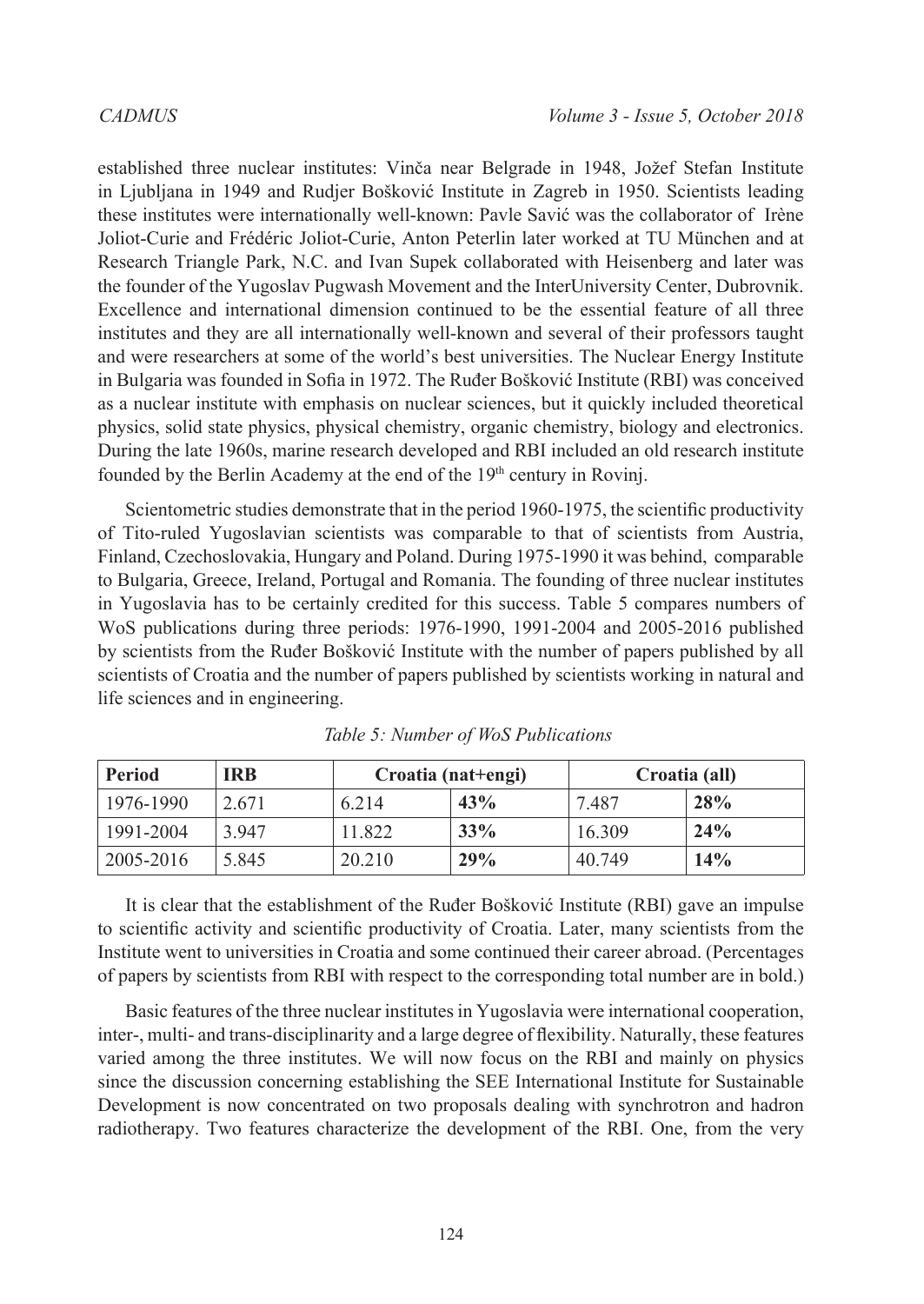beginning, the promotion of physicists was based on international evaluations. Gradually this extended to all disciplines in the RBI. Two, besides full-time employees, RBI opened its facility to scientists from other institutions who worked part-time.

Development of a center of excellence requires concentration on frontline research in certain niches where relative advantage can be found. Physicists from the RBI concentrated on five niches:

- 1. Few particle studies. The first international conference was held in London in 1959, the next one was held on the Adriatic coast in Brela in 1967, and then a series of international conferences was established every two-three years. Mostly, physicists from RBI were organizers or speakers, e.g. in Los Angeles in 1972, in Santos in 2006, and the Caen conference in 2018. In addition, they were among the initiators of the European Few Particle Community. European conferences were regularly held and the late 1980s saw the collaboration of physicists from RBI, Tübingen and Bochum. The first successful study of the neutron-neutron force was done in Zagreb in 1961, and it led to additional data as to where it would be possible to determine the difference between the masses of the up and down quarks, thereby providing information on charge symmetry breaking. Few particle studies involved extensive international collaborations with UCLA, Rice University, Los Alamos National Laboratory, Naval Research Laboratory, Georgetown University, Duke University, Kyoto University, IKO Amsterdam, Louvain-la-Neuve, Hokkaido University, North Carolina Central University and Vinča Institute. Few nucleon studies were based on the use of the 0.2 MeV Cockcroft-Walton accelerator used as a source of 14 MeV neutrons, on a counter, a 3-dimensional analyzer and on international collaboration with theoretical physicists from the USA, Germany, India, Japan, USSR and later with experimentalists from the USA, the Netherlands, Germany and Belgium. **Within about 6-7 years (1956- 1962/3) the group of physicists from the RBI became internationally well-known.** In addition to particle research, fast neutron physics and nuclear reaction mechanism studies achieved international recognition.
- 2. Radiopharmaceuticals. By the early 1950s, local industry was capable of building a 15 MeV cyclotron. Construction started in 1953, and Tito opened the cyclotron in 1962. Unfortunately, it was impossible to extract the beam and only after accelerating the negative ions could the deuteron beams be extracted in 1972. However, the internal beam was quite adequate to produce radiopharmaceuticals and to initiate studies on neutron radiotherapy. During 1975-1983, <sup>67</sup>Ga and <sup>81m</sup>Kr were regularly produced and delivered to hospitals throughout Yugoslavia and Austria. In addition, a mathematical model for lung ventilation was developed. During this time RBI was the largest producer of these two radiopharmaceuticals together with Hammersmith Hospital in the UK. The paper on the use of cyclotron in neutron radiotherapy is still one of the most widely read papers. **It took radiopharmaceuticals about 25 years from 1955 to 1980 to achieve international recognition.**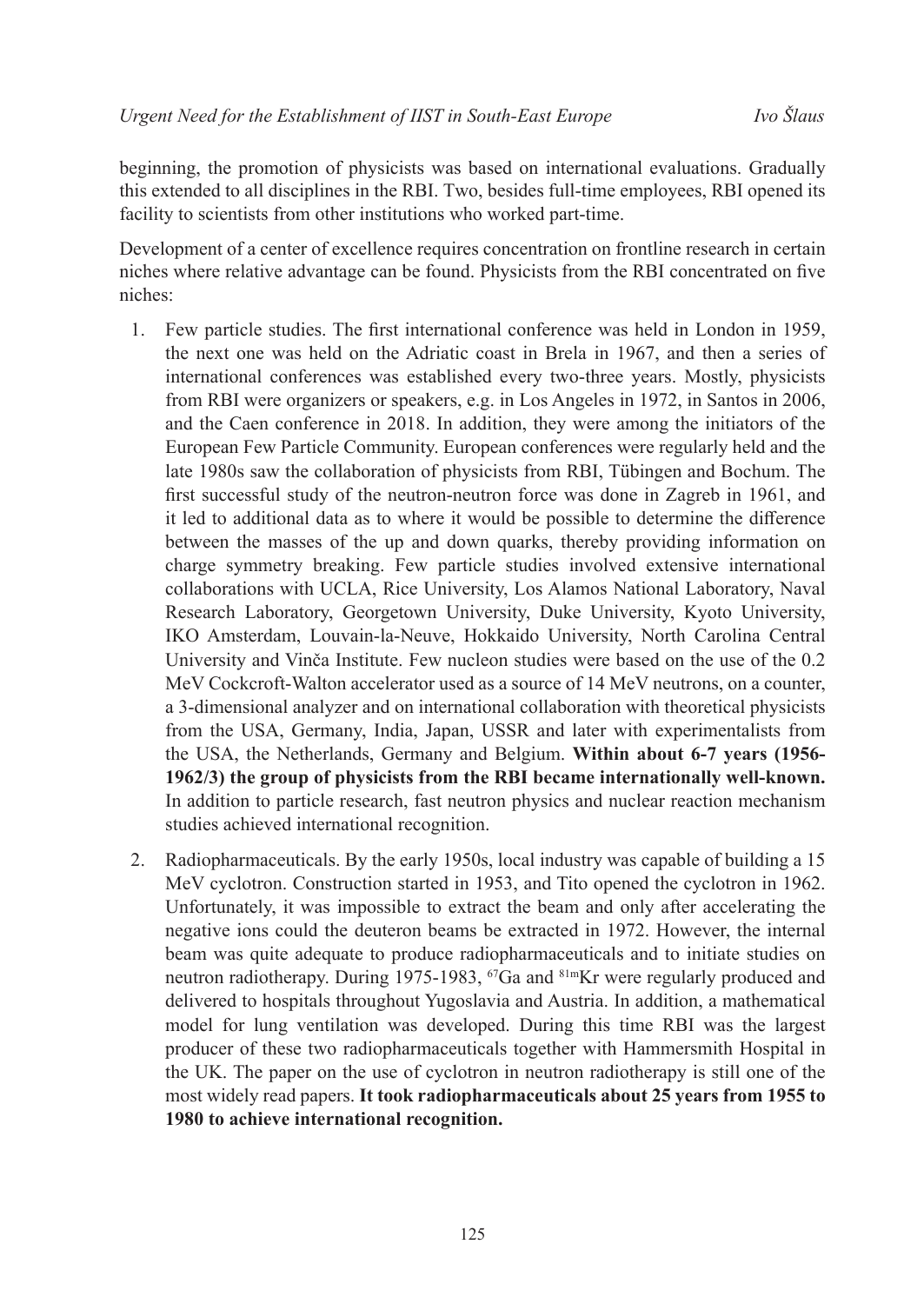|            | <b>Articles in Physics</b> |                                    | <b>Articles in Medical Science</b><br>(NSF-Science Indicators) |         |  |
|------------|----------------------------|------------------------------------|----------------------------------------------------------------|---------|--|
|            | 1997                       | 2011                               | 1997                                                           | 2011    |  |
| World      | 84,021                     | 108,551                            | 144,819                                                        | 182,772 |  |
| Austria    | 483                        | 598                                | 1,437                                                          | 1,515   |  |
| <b>BG</b>  | 226                        | 127                                | 67                                                             | 58      |  |
| Slovenia   | 116                        | 216                                | 91                                                             | 176     |  |
| UK.        | 4,661                      | 4,321                              | 13,410                                                         | 12,282  |  |
| <b>HR</b>  | 77                         | 104.5                              | 115                                                            | 192     |  |
| Serbia     |                            | 175                                |                                                                | 194     |  |
| Montenegro |                            | 3.5                                |                                                                |         |  |
| Macedonia  | 7.7                        | 14.9                               | 5.7                                                            | 9.5     |  |
|            |                            | (fractional credit for authorship) |                                                                |         |  |

*Table 6: Scientific Productivity in Physics and Medical Science*

- 3. Computer-constructive visual art was developed between 1968 and 1974 by several electronic engineers led by Vladimir Bonačić working in the nuclear physics lab. 'New Tendencies' were part of a broader European post-informel art movement which included famous Croatian artists, e.g. Ivan Picelj and sculptor Vojin Bakić. The group led by Bonačić extended their activities in Israel and Germany and some of their work are in museums in Zagreb and Karlsruhe.
- 4. A group of physicists from RBI founded the 'Interdisciplinary Frontline Research Center' in 1985 involving scientists from the Academy and the University of Zagreb. Among its most notable activities were: a) endeavor to locate ITER in Yugoslavia (current project DONES—part of ITER—will most likely be located in Spain, but Croatia will be the prime collaborator); b) including ex-patriots in the Yugoslav R&D program. It was estimated that Diaspora represents about 30% of the national R&D potential; c) establishing Yugoslav Association for the Advancement of Science; d) active participation in the UNESCO 'Reconstruction of Scientific Cooperation in SEE' (1999-2001); e) proposal to establish SEE International Institute for Technology (2003) and f) support to establish the South-East European Division (SEED) of the World Academy of Art and Science (WAAS Fellowship increased from about 15 to over 100).
- 5. The R. Bošković Institute was founded by a group of professors from the University of Zagreb and the close relationship between the RBI and higher education is a noteworthy feature. Throughout the history of the Institute it has secured the best human resources. Several young researchers from RBI got their PhD with co-mentors from outstanding universities: University of Rochester, MIT and UCLA. The RBI was part of the University of Zagreb for about 10 years in 1980s and during that time several M.Sc. and PhD degrees were awarded.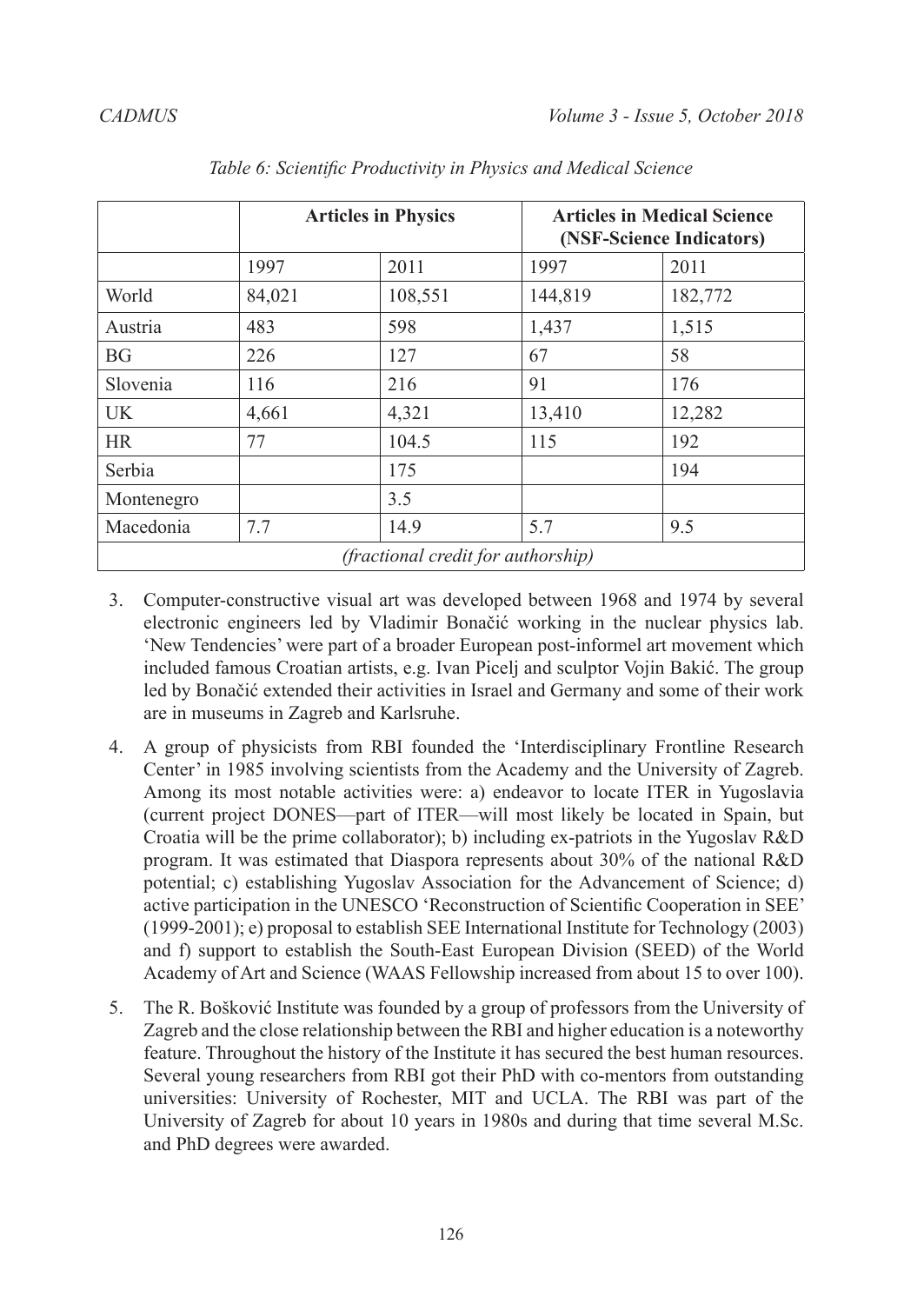The essential feature of all these niches was the development of human-resources. It started in 1946 through the seminar on theoretical physics.

### **7. Conclusion: Plan of Action**

Three centers of excellence—The Extreme Light Infrastructure (ELI) —were recently established in Bucharest, Szeged and Prague. The southern SEE countries—from Slovenia and Croatia to Bulgaria and Turkey—have no comparable major centers of excellence. Our analysis clearly demonstrates the imperative to establish a center of excellence, actually at least two centers in southern SEE, one in the West and one in the eastern part of the southern SEE.

Such a center should be focused on sustainable technology to contribute toward the realization of the Sustainable Development Goals—the UN Agenda 2030. From our analysis, particularly the case study of the RBI, it seems that the essential features of these centers of excellence should be multi-, inter- and trans-disciplinary, having a strong connection with higher education and education in general, and since the salient characteristics of the contemporary world are changing fast, it is desirable that the center is flexible. **The establishment of such a center is urgent. It implies that within at most 10 years the center has to be internationally recognized as a center of global excellence.**

It is necessary that the majority of scientists and technicians working in the Institute are local, and by local I mean citizens from SEE countries. Majority means about 60-65% for the first 10 years after which the institute would gradually become more international, but there must always be at least 30-40% local scientists and technicians. Administrative staff have to be kept to a minimum and they do not have to be local. The emphasis on inter- and transdisciplinarity as well as experiences at RBI and elsewhere suggest that it would be advantageous if a fair number of researchers are physicists: about 35-40%. All studies on the future of work stress that employment in all fields, including research, should be flexible, and insist on maximum human capital maintenance and development.

Essential and necessary steps to take are:

- 1. Identify pillars,
- 2. Develop human resources and
- 3. Assure appropriate political drive: both nations and EU should include international action, and secure adequate financial support.

The pillars could be existing nuclear institutes in Slovenia, Croatia, Serbia and Bulgaria, universities, academies, or the noteworthy: The Inter-university Center (IUC) and The International Centre for Sustainable Development of Energy, Water and Environment Systems (SDEWES).

IUC was established in Dubrovnik more than 40 years ago at the initiative of Ivan Supek, then rector of the University of Zagreb, who proposed it at the conference of the International Association of Universities in Montreal in 1970. It includes over 100 universities throughout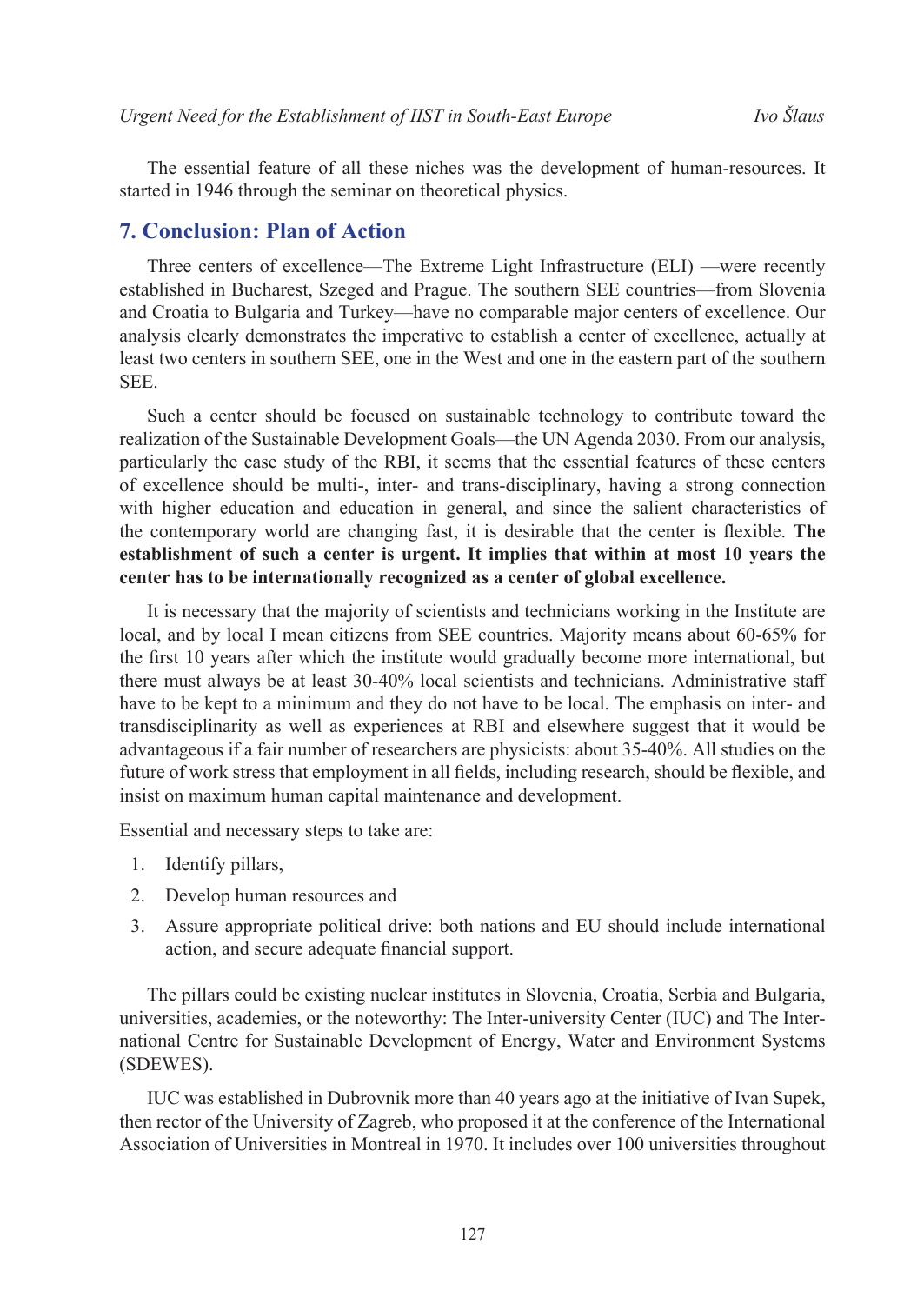the world. Courses, seminars and conferences are regularly organized and IUC is one of the centers of WAAS. The IUC is led by an international board and chairs of the Council and the Executive Board members are scientists from abroad. There were 598 courses and 266 international conferences with 38,881 participants during 1971-1991, and in 2011 there were 45 courses and 11 international conferences with 1,416 participants.

SDEWES is a series of international conferences aimed at promoting and pointing out the need for sustainable development. SDEWES is also a WAAS center. The first conference was organized in 2002, and so far 12 conferences in Dubrovnik, Piran, Ohrid and Rio de Janeiro and on a cruiser have been organized with about 200-500 participants, with 450 papers and about 100 posters per conference, many published in scientific journals and also in their own journal JSDEWES.

 Development of human resources should proceed in a three-pronged way. First, joint degrees (essentially Ph.D.) and joint permanent education systems should be established in collaboration with outstanding universities throughout the world. It is interesting that the Zagreb School of Economics and Management, a mono-disciplinary private university, has initiated a joint PhD program with the Sheffield Hallam University, UK. During Tito's rule in Yugoslavia, the University of Zagreb attracted thousands of foreign students. Unfortunately, this number is now much smaller. Second, frontline research should be encouraged and concentration on certain niches based on the pillars outlined above should be emphasized. Strong support should be given to CERIC-ERIC (Central European Research Infrastructure Consortium) which includes centres in Trieste, Ljubljana, Krakow, Prague, Budapest, Zagreb, Belgrade and Bucharest. Due to fast changes with a characteristic time of about or less than 10 years, there should be some diversity among these niches. One example of an outstanding project is DONES and all support should be given to assure its full development. Third, development of human resources across scientific disciplines is necessary, education should become innovative at all levels and systems must be established to develop the right instruments.

The Lisbon Strategy for growth and competitiveness agreed on March 23-24, 2000, defined a strategic goal that the EU should become in the next decade the most competitive and dynamic knowledge-based economy in the world. Obviously, more time is needed and certainly the 'vacuum' in the southern SEE countries has to be quickly corrected. How much financial investment is required and through whom and how should it be provided? It is clear that a major EU endeavor is needed! A well-defined political decision and directive are necessary, including proper financial support. Financial support can come from the EU, from international sources (e.g. IAEA), from national and private sources. Experience with private and even private-public funding has not been very good so far. For instance, a private medical center 'Medicol' in Zagreb is using the building where the RBI cyclotron was located. A small cyclotron is being used to produce F-FDG, but there is absolutely no research. It is an entirely commercial activity with focused medical application. International sources can currently provide only a small fraction of financial help, so financial support has to be assured from the EU and national sources, with some possible support from interested major economies of the world. Starting with the investment in ELI (each about  $\epsilon$ 400 million,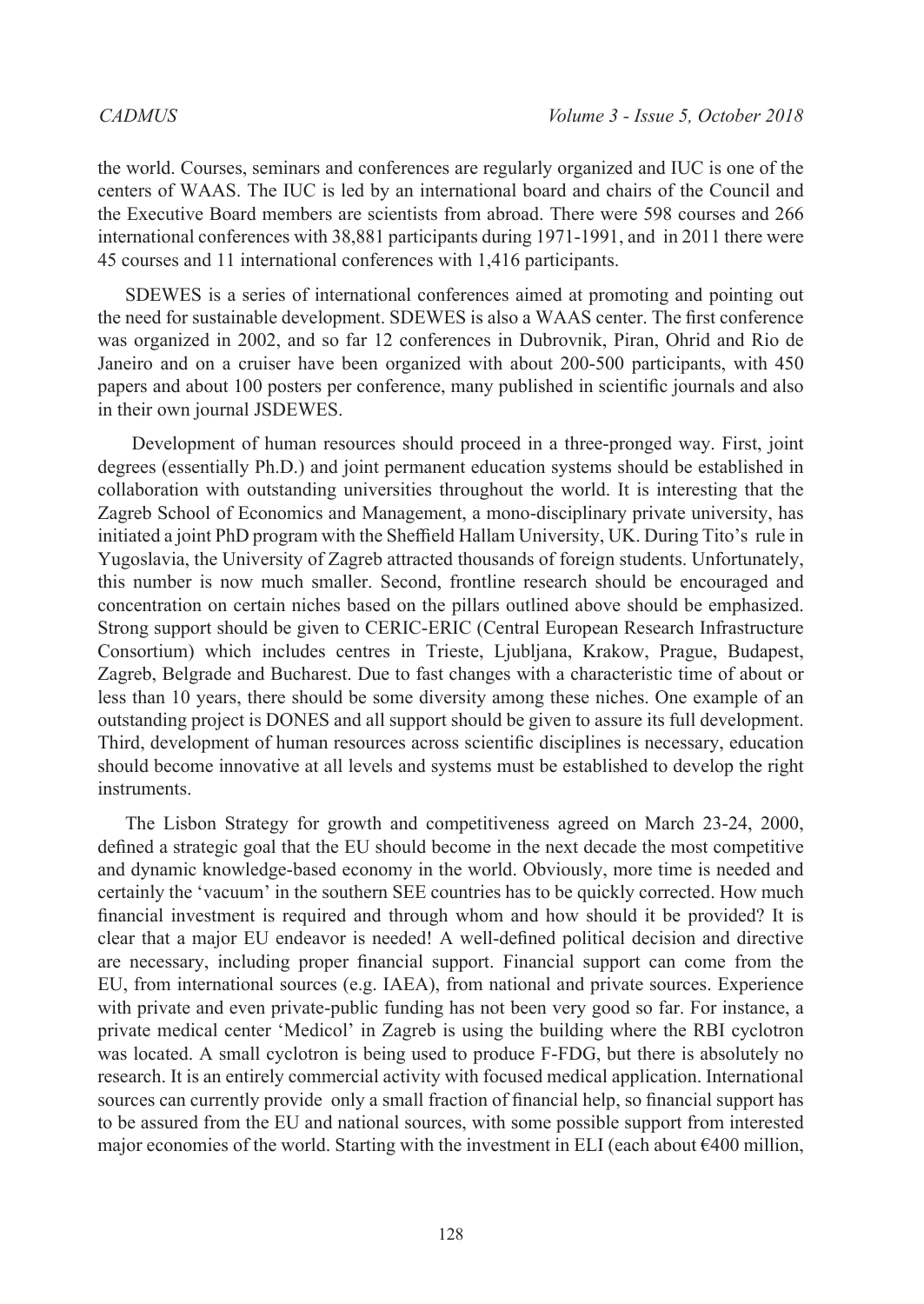to be followed e.g. in Romania by the center on Danube with about  $\epsilon$ 200 million and an ICT center requiring  $\epsilon$ 100 million) one can conclude that a  $\epsilon$ 200-400 million investment should be made for the founding of the South-East European International Institute for Sustainable Technology. **All of this should come from the EU while costs towards the continuous maintenance of the institute should be borne by the host country. This would help them reach the necessary 3% level of the GNERD/GDP.** For instance, the GDP of Croatia is about 40G€ and assuming 3% of GDP is allocated to GNERD, it amounts to 1.2G€. A reasonable fraction of about 25% would suffice for maintenance of the SEEIIST.

At a recent conference in Trieste, two alternative types of facilities for the SEEIIST were outlined: synchrotron and hadron radiotherapy. Bulgaria declared its interest in hadron radiotherapy. Since for western SEE countries facilities in Trieste and other cities in Austria and Italy as well as CERN are much more convenient, it can hardly be justified that they would be focused on using facilities in eastern SEE and/or build a facility similar to those that already exist in Italy and Austria. It seems that it would be strategically appropriate to contemplate a center in the western SEE focused on sustainable technologies (where SDEWES is ideal), linked with education (and IUC is appropriate), sea, marine and habitat research (there are centers along the Adriatic), sustainable energy sources including energy storage and related robotics. **Clearly, such a centre could be established and it could reach international recognition within the next 6-10 years.**

#### **In summary:**

- **Step 1:** Clear political decision to establish two centers in southern SEE: one focused on SDEWES, sea, marine, habitat research, sustainable energy sources including energy storage and related robotics, on IUC in western SEE, and another on hadron radiotherapy in Bulgaria. Decisions about appropriate funding from individual countries and from the EU should be quickly and wisely made.
- **Step 2:** Human resources development should emphasize joint degrees and simultaneously, support for CERIC-ERIC and DONES endeavors.

### **The existing Western Balkans Research and Innovation Strategy Exercise (WISE) could be intertwined with both steps.**

*Author Contact Information Email: [slaus@irb.hr](mailto:slaus%40irb.hr?subject=)*

# **References**

- 1. Kristof, N., 'Why 2017 was the best year in human history?', *The New York Times* January 21, 2017
- 2. Randerson, James., *The Guardian*, May 29, 2006 about Lord Martin Rees' lecture at the Hay festival: "The 21<sup>st</sup> century is the first in the Earth's history where one species has our planet's future in its hands and could jeopardise life's immense potential... In a global village there will be global village idiots. And with this power, just one could be too many....Even a single person will have the capacity to cause massive disruption through error or through terror. We are kidding ourselves if we think that technical education leads to balanced rationality."
- 3. Ecological Footprint, rich vs. poor. *Living Planet Report 2012* World Wide Fund for Nature http://wwf.panda.org/about\_our [earth/all\\_publications/living\\_planet\\_report\\_timeline/lpr\\_2012/demands\\_on\\_our\\_planet/footprint\\_income/](http://wwf.panda.org/about_our_earth/all_publications/living_planet_report_timeline/lpr_2012/demands_on_our_planet/footprint_income/)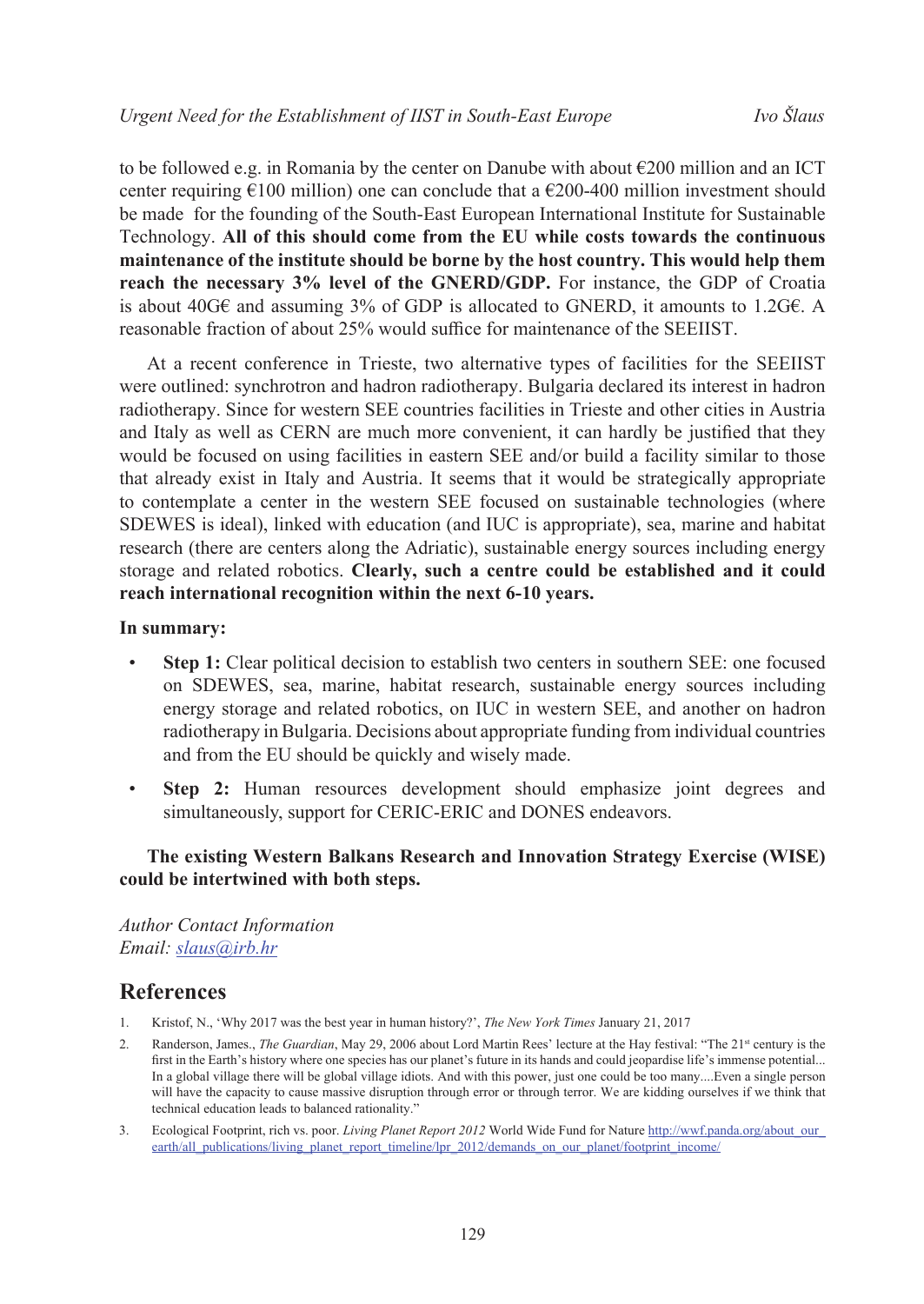- 4. Statement by Nobel Laureates on the occasion of the one hundredth anniversary of the Nobel Prize (110 Nobel Prize Winners Look Ahead, Stockholm, Dec 11, 2001); John C. Polanyi, private communication; author added phrases in italics.
- 5. Venter, J. Craig., (2010) *Life at the speed of light from the double helix to the dawn of digital life* Penguin Random House Publisher; Gioietta Kuo and Lane Jennings (2014)
- 6. "What if?" Genetically Modified Organisms and Synthetic Life: Future Ethics
- 7. "Questions" *World Future Review* Volume 6, number 2 Summer 2014 Page 130; Bing Yu, G. Kuo, Dec 2017: Bee An Endangered Species; Bing Yu, G. Kuo: The Bee, Part III: Future Outlook for the Bee With Self-pollination, Human pollination, Synthetic Biology and Robot Bees, January 16, 2018
- 8. Šlaus, Ivo., Science in a Peripheral Country a Personal Perception, *European Science Foundation* (keynote address) Communication 1987, 16:3-18
- 9. The European Bank for Reconstruction and Development, *Sustaining Growth, Transition Report 2017-2018*
- 10. Karatnycky, A., *Nations in transit* 2001 Freedom House
- 11. Top Universities. The site includes countries that were Warsaw Pact members, former Yugoslavia, Turkey and Central Asia. Lomonosov Moscow State University tops the list, Tartu University in Estonia is third, Charles University in Prague is fifth, Bogazici in Turkey is seventh and Al-Farabi in Almaty is tenth, Ljubljana University is 32<sup>nd</sup>, Zagreb 37<sup>th</sup> and Belgrade 56<sup>th</sup> <https://www.topuniversities.com/university-rankings/eeca-rankings/2018>.
- 12. ITER International Thermonuclear Experimental Reactor is an international nuclear fusion research megaproject (the Cadarache facility in Saint-Paul-lès-Durance, Provence) involving the European Union, India, Japan, China, Russia, South Korea and the United States.
- 13. Kareiva, Peter and Carranza, Valerie, Existential Risk due to ecosystem collapse: nature strikes back, *Futures*, 5 January 2018 <https://doi.org/10.1016/j.futures.2018.01.001>
- 14. Slaus, Ivo., University and the Link. The University and the Link Between Two Cultures: Scientific-Technological and Humanistics, *Interciencia* 9 (1984) 69-74.
- 15. Sarton, G., (1927–48), *Introduction to the History of Science* (3 v. in 5), Carnegie Institution of Washington Publication no. 376. Baltimore: Williams and Wilkins, Co.
- 16. Christophorou, L.G., *Emerging Dynamics: Science, Energy, Society and Values* Springer, 2018, Cham
- 17. Toffler, A., *Powershift: Knowledge, Wealth and Violence at the Edge of the 21st Century*, Bantam Dell Publishing Group, 1990, New York
- 18. UNESCO, No. 46, 1979
- 19. OECD Oslo Manual [http://www.oecd.org/sti/inno/oslomanualguidelinesforcollectingandinterpretinginnovationdata3rdedition.](http://www.oecd.org/sti/inno/oslomanualguidelinesforcollectingandinterpretinginnovationdata3rdedition.htm) [htm](http://www.oecd.org/sti/inno/oslomanualguidelinesforcollectingandinterpretinginnovationdata3rdedition.htm)
- 20. Hardeman, S. et al., *An Analysis of National Research Systems (I): A Composite Indicator for Scientific and Technological Research Excellence*, JRC Scientific and Policy Report, November 2015
- 21. The World's Most Influential Scientific Minds *Clarivate Analytics* November 14, 2017 [https://clarivate.com/hcr/worlds](https://clarivate.com/hcr/worlds-influential-scientific-minds/?utm_campaign=16508-hcrlaunch17&utm_source=wosac&utm_medium=email&utm_content=data-vis)[influential-scientific-minds/](https://clarivate.com/hcr/worlds-influential-scientific-minds/?utm_campaign=16508-hcrlaunch17&utm_source=wosac&utm_medium=email&utm_content=data-vis)
- 22. de Solla Price, Derek., Nations can publish or Perish, *International Journal of Science and Technology* 70 (1967): 84
- 23. Šlaus, Ivo and Šlaus, A., Quantitative and Qualitative Indicators, Models of the R&D Systems and Science Technology Policy, *Scientia Yugoslavica* 6 (1980) 145-154.
- 24. The Matthew effect of accumulated advantage "the rich get richer and the poor get poorer." [R. Merton, *Science* 159 (1968) 56-63] takes its name from the parable of the talents in the biblical Gospel of Matthew.
- 25. "China overtakes U.S. as world's biggest publisher of scientific papers" January 23, 2018 *ZMEScience* [https://www.](https://www.zmescience.com/science/news-science/china-us-publisher-science-0432432/) [zmescience.com/science/news-science/china-us-publisher-science-0432432/](https://www.zmescience.com/science/news-science/china-us-publisher-science-0432432/)
- 26. Qureshi, M.M., Pakistan Academy of Sciences, 1974, 1978
- 27. LAB-FAB-APP Investing in the European future we want, Research and Innovation, European Commission, DG for R&D, 2017
- 28. Bush, V., 'Science—the Endless Frontier, A Report to the President', US Government Printing Office, Washington, July 1945
- 29. Irvine. J., and Martin, B.R., *Foresight in Science, Picking the Winner*, Frances Pinter Publ., London, 1983
- 30. Šlaus, Ivo., Impact of Science on Economic and Social Development, Reconstruction of Scientific Cooperation in South-East Europe, *Proceedings of the International Conference of Experts*, Venice, Italy, March 24-27, 2001. p. 237-244.
- 31. Wilson, E. O., *Consilience*, Vintage Book, 1998, New York
- 32. Few Body Problems, *Light Nuclei and Nuclear Interaction*, Gordon and Breach, 1968, Eds. G. Paić and I. Šlaus.